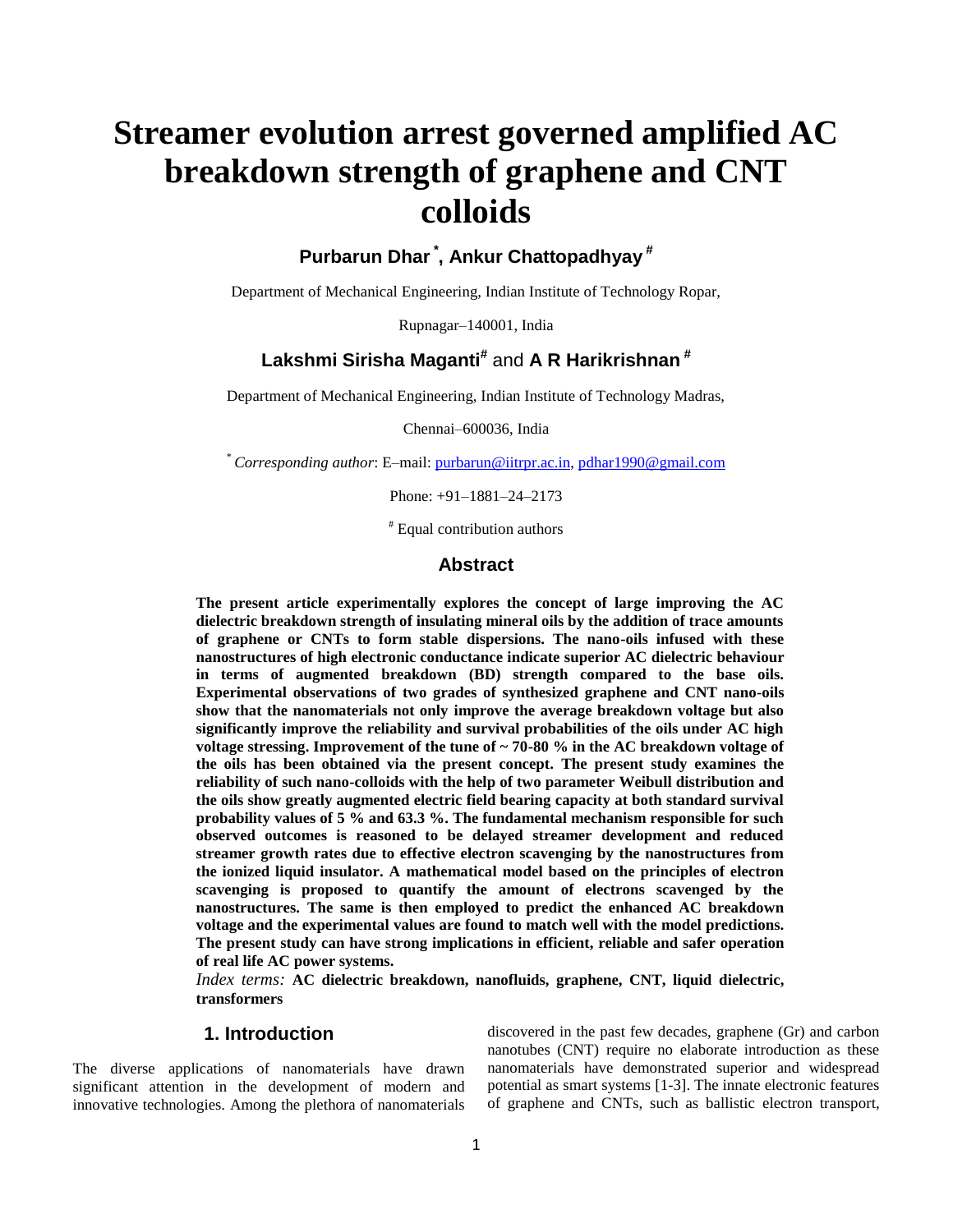high free electron density, semi-metallic behavior, zero gap semiconductors, etc. have been employed in MEMS/NEMS [4, 5], nanoscale electronic transistors, diodes and switches [6- 8], power systems such as fuel cells and batteries [9, 10] etc. however, research on the smart features of these carbon based nanomaterials has not been restricted to application in the solid state only. Researchers have examined and implemented graphene and CNTs in the form of stable colloidal suspensions for various applications such as DNA analysis, hazardous material scavenging, water purification, drug delivery [11-14] etc. Also, the enormous thermal transport caliber of graphene and CNTs has attracted attention and several reports have discussed the possibilities of enhancing the thermal properties of fluids by dispersion of such nanomaterials to form colloidal coolants [15-17], both experimentally and through multi-scale modeling approach. However, despite the excellent and tunable electronic transport features of such nanomaterials, it is noteworthy that very less research has been reported on tuning the electrical transport properties of fluids by dispersion of these nanomaterials in colloidal form.

In high voltage power systems, drives and transformers, the major safety and longevity factor for the equipment relies upon the dielectric breakdown strength of the cooling oil which also acts as the liquid insulator. Enhancing the dielectric breakdown strength of such oils is of prime importance from engineering perspective as it ensures safe and reliable operation of the device even in events of voltage surges and spikes in the system, which in general may cause dielectric failure of the oil. Safe operation of modern power systems like transformers, large scale super capacitors, resonator coils, high charge density components etc. requires cooling by insulating oils. To enhance the safety, research and development has been done in the past on addition of organic liquids or additives to the oil in order to improve insulation caliber. Usage of such chemical additives or agents has the innate disadvantages of corrosion of components, possible chemical reactions at high temperatures and electric fields within the devices, chances of catching fire during corona discharge at high voltages failure of the liquids, etc. This has led to the search for alternate additives that do not possess such disadvantages and the materials of choice are nanomaterials [18, 19]. Some of the unique features of nanomaterials that overshadow such disadvantages are high stability as colloids, negligible corrosive action, and high dielectric and electronic properties which can efficiently alter the dielectric characteristics of the oil. In this direction some studies exist where enhanced breakdown (BD) strength employing nanoparticles in insulating fluids is achieved. Semiconducting [20-23] and super paramagnetic [24-26] nanoparticles have been somewhat popular among the works in the domain. The problem that persists is that fail to improve the dielectric breakdown strength at low concentrations. In fact the concentration of particle at which appreciable increment in BD voltage is achieved is not feasible in terms of colloidal stability. At such high concentrations the nano-oil would show signs of sedimentation and clogging of electromechanical components within the power system devices.

Another domain which is less tested is the realistic nature of the testing protocol. In reality, a majority of power systems employing such insulating oils work on alternating current/ voltage systems whereas reported works mostly concentrate on DC systems. Since electrophoresis is very prominent in nanoparticles under DC fields, largely augmented values of dielectric breakdown voltage [18] maybe achieved which in real systems might not be feasible due to presence of AC system where electrophoretic drift is nil. Despite being conducting nanostructures, it is in fact possible that presence of graphene or CNT can lead to large scale augmentation in breakdown voltage of liquid insulators by electron scavenging. A theoretical analysis [27] also discusses that augmentation of BD voltage by scavenging of free electrons is possible for nanostructures with infinitely large electrical conductivities. As the relative electrical conductivity of such nanostructures is around 15 orders of magnitude greater than liquid insulators, such a phenomena is possible based on the theoretical report. The present paper experimentally investigates the augmented AC breakdown strength of Gr and CNT based transformer nano–oils for various concentrations of nanomaterials. In addition to the mean augmentation of breakdown voltage, the reliability or survival probability of such dispersions has been explored with the help of two parameter Weibull distribution analysis. Charge scavenging by the nanostructures has been proposed and mathematically modelled to determine the amount of charge trapped by the nanoparticle population. The model is further extended to predict the enhancement in the AC breakdown strength and the results are found to show good match with experimental values. The mathematical analysis establishes the scavenging model is an accurate theory for the physics behind the breakdown voltage increment mechanism.

# **2. Materials and methodologies**

The nanomaterials employed in the investigation constitute two samples of synthesized nano–graphene (Gr) and two samples of procured carbon nanotubes (CNT). The synthesis has been done with commercial reagents which are used as obtained. In general, 1 gm of graphite (G) powder (average flake size  $\sim$  50 µm) is initially added to 25 mL conc. (98 %) sulphuric acid and kept undisturbed at 90 $\degree$ C for 3 hours. Then 2 gm of potassium peroxosulphate anhydrous and 2 gm of phosphorus pentoxide anhydrous are added and the mixture is stirred vigorously for 3 hours at 90  $^{\circ}$ C. Preoxidized graphite (pG) is obtained after proper centrifugation of the mixture and it is washed thrice with deionized (DI) water and dried in hot air oven overnight to obtain dry powder form. Further oxidation of the pG to graphite oxide (GO) is done by adding 1 gm pG in 50 mL conc. (98 %) sulphuric acid. The reaction mixture is stirred continuously while maintaining ice cold conditions. To the mixture, 3 gm of potassium permanganate is added in minute batches and the mixture is continuously stirred under ice cold conditions for approximately 6–7 hrs. The ensuing process is highly exothermic and an ice cold atmosphere is mandatory for nullifying explosive reaction. An algae green color (due to formation of manganese dioxide) of the reaction mixture ensures that proper oxidation has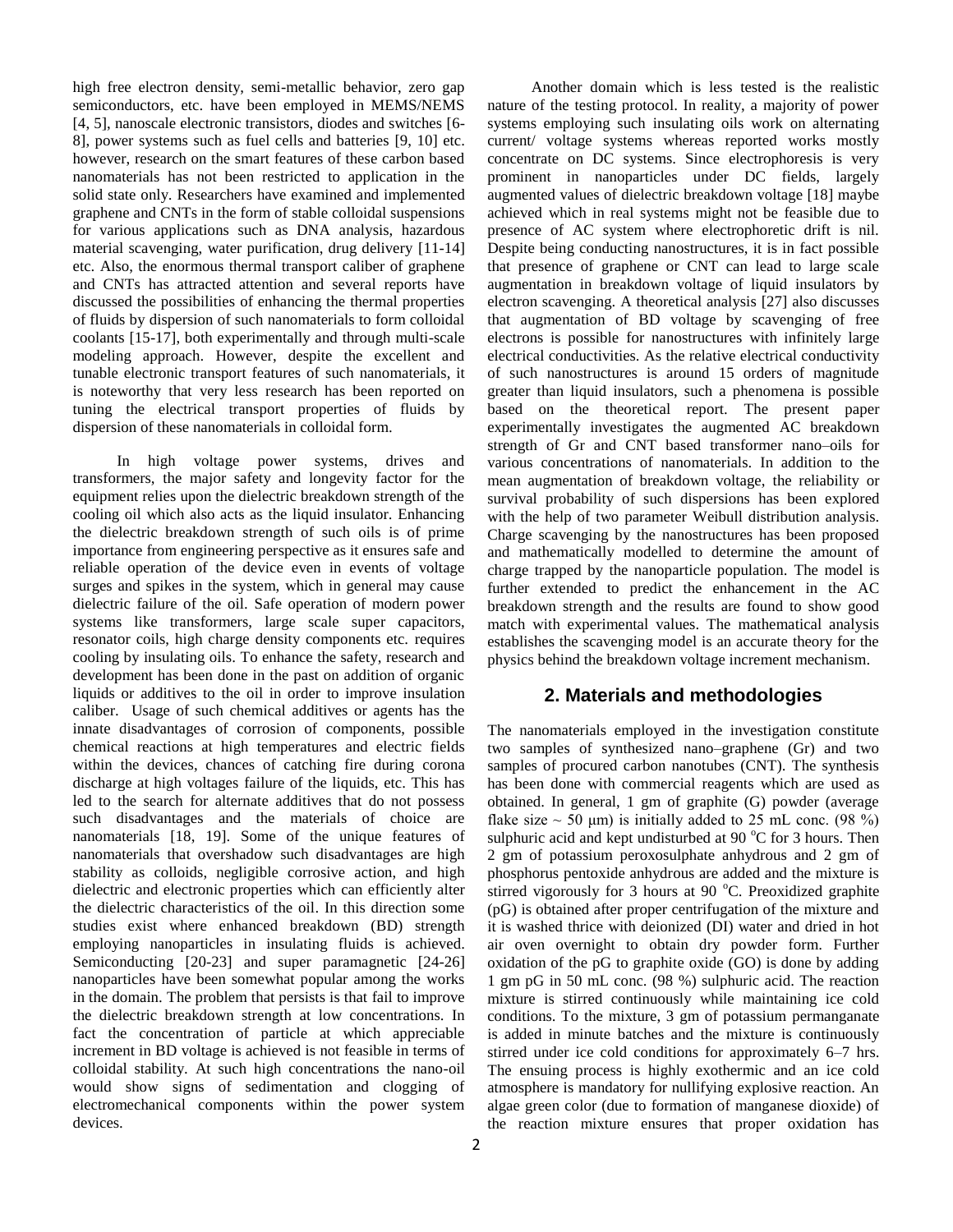occurred. Around 500 mL DI water is added to the mixture and left out till the mixture arrives at room temperature. Finally when 10 mL hydrogen peroxide (5%) is added to the solution, the evolution of a bright yellow solution affirms the formation of GO. The solution is allowed to stand overnight for the GO to sediment. The final precipitate is received after decantation and washed thoroughly with DI water (Millipore). The resulting mixture is again centrifuged at  $\sim 12000$  rpm to obtain the GO, which is then ultrasonicated (Oscar Ultrasonics, India) to produce stable suspensions. The suspensions are then spread uniformly as thin films onto petri dishes and oven–dried overnight. The dried films are scraped off with scalpels to obtain pure, non–aggregated GO.

Next, the dried GO is mixed with DI water (0.1 wt. %) and further ultrasonification yields stable suspensions. To 250 mL of the solution, either 250 mg of finely powdered sodium borohydride or 25 mL of hydrazine hydrate and 10 mL ammonia solution is added and stirred for 1 hr at  $60-70$  °C. Either of the mentioned processes can be implemented to obtain rGO/Gr suspension from GO. The suspensions are centrifuged at  $\sim 12000$  rpm to obtain the Gr, which is again washed, centrifuged and finally mixed with pure acetone and dried to obtain non–aggregated Gr nano–flakes. A thorough characterization has been carried out to comprehend the physical parameters of the synthesized Gr. The detailed characterizations for the Gr samples have been illustrated in Fig. 1.The SEM image discloses presence of thin flakes, highly convoluted and mimicking folds on sheets of fabric, which indicates the presence of graphenic structures. The oxidation followed by reduction exfoliates the layers, simultaneously creating folds, creases and wrinkles on the individual flakes. Hence, presence of such nanoscale folds and wrinkles (represented in Fig. 1(a) by arrows) qualitatively confirms transformation of graphitic structures to Gr.



Figure 1: (a) HRSEM image of the synthesized graphene samples. The nanoscale wrinkles (shown by arrows) indicate exfoliation of graphite to graphene. (b) TEM image of the graphene sample. Majority of the sample is 2-5 layers thick, thereby allowing for a semi-transparent micrograph (illustrated with circle) (c) The Raman spectra of the graphene samples further indicates graphene with 2-5 layers in general has been formed.

Quantitatively; with the help of Raman spectrum the formation of Gr is ascertained. As illustrated in Fig. 1(c), the

spectrum demonstrates the characteristic signature peaks of graphene systems. The D  $(\sim 1350 \text{ cm}^{-1})$  and G  $(\sim 1600 \text{ cm}^{-1})$ bands represent planar defects in the sheets and the in–plane stretching of the  $sp^2$  hybridized carbon atoms in Gr respectively. Besides, the existence of the 2D band (~2800 cm-<sup>1</sup>) within the spectrum also endorses the presence of Gr. It is clearly evident that the ratio of intensity of the 2D band to that of the G band for the present samples indicates Gr systems of less than equal to five layers [28], which suggest the unique features of Gr in terms of its augmented performance in the fields of the dielectric and electrical transport. Two distinct Gr samples, viz. Gr1 and Gr2 have been synthesized. The samples are distinguished based on their polydispersity, which has been characterized utilizing DLS (as illustrated in Fig. 1(b)). Analysis reveals that Gr2 has a much larger average flake size than that of Gr1. The CNT systems employed in the present study have been procured from Nanoshel Inc. (USA) (manufactured via Chemical Vapor Deposition (99.5 % purity), illustrated in Fig. 2 and the characteristic dimensions of the nanostructures have been verified utilizing Transmission Electron Microscopy (TEM) and SEM. The TEM images of the CNT samples have been depicted in Fig. 2.



**Figure 2:** HRSEM image of the CNT employed in present article. The inset shows a TEM image of a representative CNT with a relatively few concentric layers. The samples are on and average 10- 15 layered.

The nanomaterials have been utilized to prepare nano–oils utilizing two types of industrial transformer oils procured from certified dealers. The nano–oils have been synthesized by adding the required amount of nanomaterial to the oil (in wt. %) followed by ultra-sonication for 1 hour. Oleic acid (OA) has been utilized as the capping agent/ surfactant for samples with nanomaterial concentrations of and above 0.05 wt. % so as to induce more stability to the suspensions. The amount of OA utilized in each case varies from 0.5-2 mL per 500 mL of oil depending upon the concentration of nanomaterials. It is noteworthy that the presence of OA in the oil in such dilute proportions has negligible effect on the breakdown strength of the base oil; as found from experimental observations. Also, the average shelf life of the dilute samples ranges above 2 weeks when kept undisturbed. Illustrations of the base transformer oil, CNT and Gr based nano–oils have been provided in Fig. 3 (c), (d) and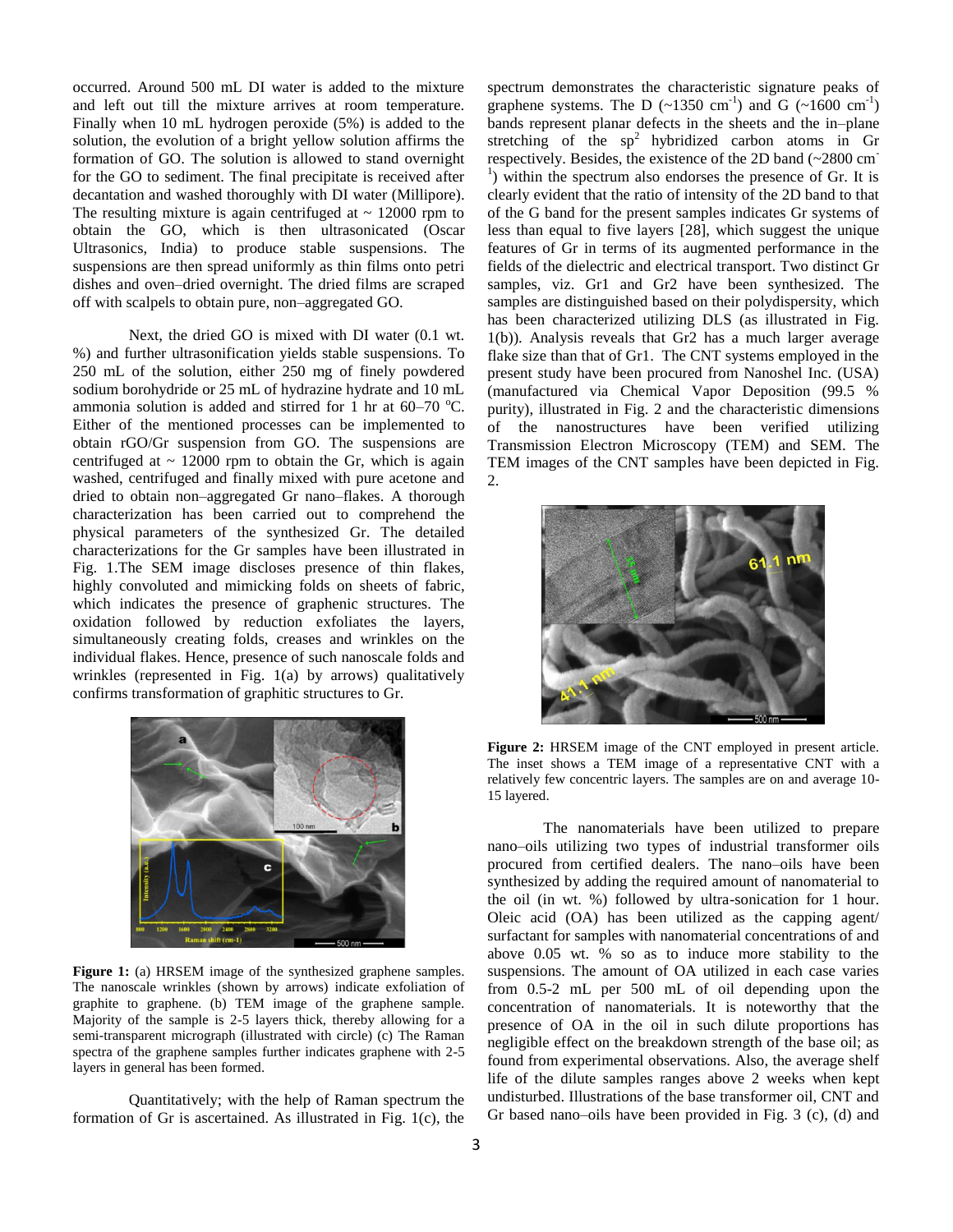(e) respectively. An automated 50Hz electrical breakdown testing facility has been used to measure AC breakdown voltages in accordance to IEC 60156 codes employing an acrylic test basin and brass spherical electrodes set at 2.5mm gap. A typical setup of the experiments is illustrated in Fig. 3. The rate of growth of the voltage has been maintained linear and fixed at 2 kV/s as per standardized protocol. An initial standing time of 5 minutes has been allowed before the application of voltage in order to avoid effects of stray bulk motion within the fluid. During each breakdown event, coronary discharge produces black residue between the electrodes. The nano-oil samples are stirred with an inert glass rod after each test to nullify any additional effects of concentrated carbon residue present between the electrodes. The oil sample is changed after 5 breakdown events to eliminate chances of contamination due to the carbonaceous residue formed during discharge. All experiments are performed at room temperature. Four sets of breakdowns have been carried out for all oil samples and in total twenty readings were obtained for each sample.



Figure 3: (a) Illustration of the experimental test rig (b) Representative transformer oil and nano-oil samples.

# **3. Results and discussions**

The presence of nanoparticles in the oil yields augmented dielectric breakdown (BD) performance in terms of breakdown strength, both the average value as well as the statistical reliability value. The BD characteristics of Gr samples (G1 and G2) based oil has been illustrated in Fig. 4. Experimental observations reflect that using stable suspension of Gr nano-oils intensify the capability of the oil to withstand higher voltages before it loses its insulating capacity due to ionization induced streamer formation and merging to create breakdown event. From Fig. 4(a) it can be observed that with increasing the concentration of the nanoparticulate phase, BD strength enhances steadily. The rise is initially linear but slowly begins to attain a plateau. The concentration at which highest value of BD voltage is obtained hereby referred as the critical particle concentration (CPC). Further addition of Gr beyond CPC tends to reduce its BD strength gradually. Therefore, the present study concentrates around region nearby the CPC in order to ensure that the highest possible benefit in terms of BD voltage augmentation is obtained. Since graphene and CNT are structures that tend to form percolation networks in colloidal [15], the CPC is the limit beyond which these percolation networks manifest due to enhanced nanomaterial population. The presence of such highly conducting percolation chains in between the electrodes often acts as the electron conduction pathway. In such cases the breakdown occurs due to electron hopping via the percolation paths rather than streamer merging [18]. Accordingly, beyond a certain point, further addition of such particles deteriorates breakdown strength. An analysis comprising of the relative enhanced in BD strength between the two samples of Gr has also been presented in Fig. 4(b) for exploring nanomaterial size effects. Both the samples follow similar trend in terms of BD strength nature, however, the maximum possible value of augmentation noticed for G1 is slightly higher than that of G2. The examination of the experimental data unveils that both G1 and G2 nano-oils experiences the highest BD value at almost similar CPC value. This thereby further cements the fact that the deterioration in performance beyond this point arises due to percolating structures rather than material or size features. Considering the maximum BD value measured from the experiment, it can be proposed that  $\sim$  30-40% of enhancement of the BD voltage is achievable by allowing trace amounts of such nanomaterials in base oils. However, beyond a concentration limit of 0.1 wt. %, the results indicate addition of Gr does not demonstrate any appreciable improvement, especially in case of G1.

Although Fig. 4 illustrates the enhancement of BD characteristics in terms of the average dielectric strength, it is often more important to portray the capability of an insulator to withstand electrical stress based on a statistical reliability. The complete set of data obtained from repetitive experimentation for a particular sample of oil is used to generate two a parameter Weibull distribution. The two parameters, namely the shape and scale factors, are derived by fitting the data set to a Weibull distribution for the different nano-oils. The parameters are further employed to obtain the survival probability or the reliability of the nano-oils at a given value of electric field intensity. Fig. 5(a) illustrates the reliability curves for G1 based oil samples with respect to electric field intensity. Any point on a curve represents the statistical probability of survival for that particular oil sample at that particular electric field intensity. The G1 based oil samples are selected for since the discussion in the previous paragraph shows that G1 based samples show higher enhancements and hence the highest achievable reliability is sought in the present context. For a given electric field strength and selected particle concentration; the propensity of the nano-oil failure can be estimated from Fig. 5 (a).

Often in reliability assessment using a twin parameter model, two fixed values of the failure probability are employed to further judge the behavior of the sample. The failure probabilities of 5 % and 63.3 % are used in the exercise as standard values. The failure probability values for each nano-oil sample have been illustrated in Fig. 5 (b). The method to interpret data from the figure is discussed briefly. Considering the base oil case from Fig. 5 (b), it signifies that at 4 kV electric field the oil has a failure probability of 5 % whereas when the field value is raised to 5 kV; it has a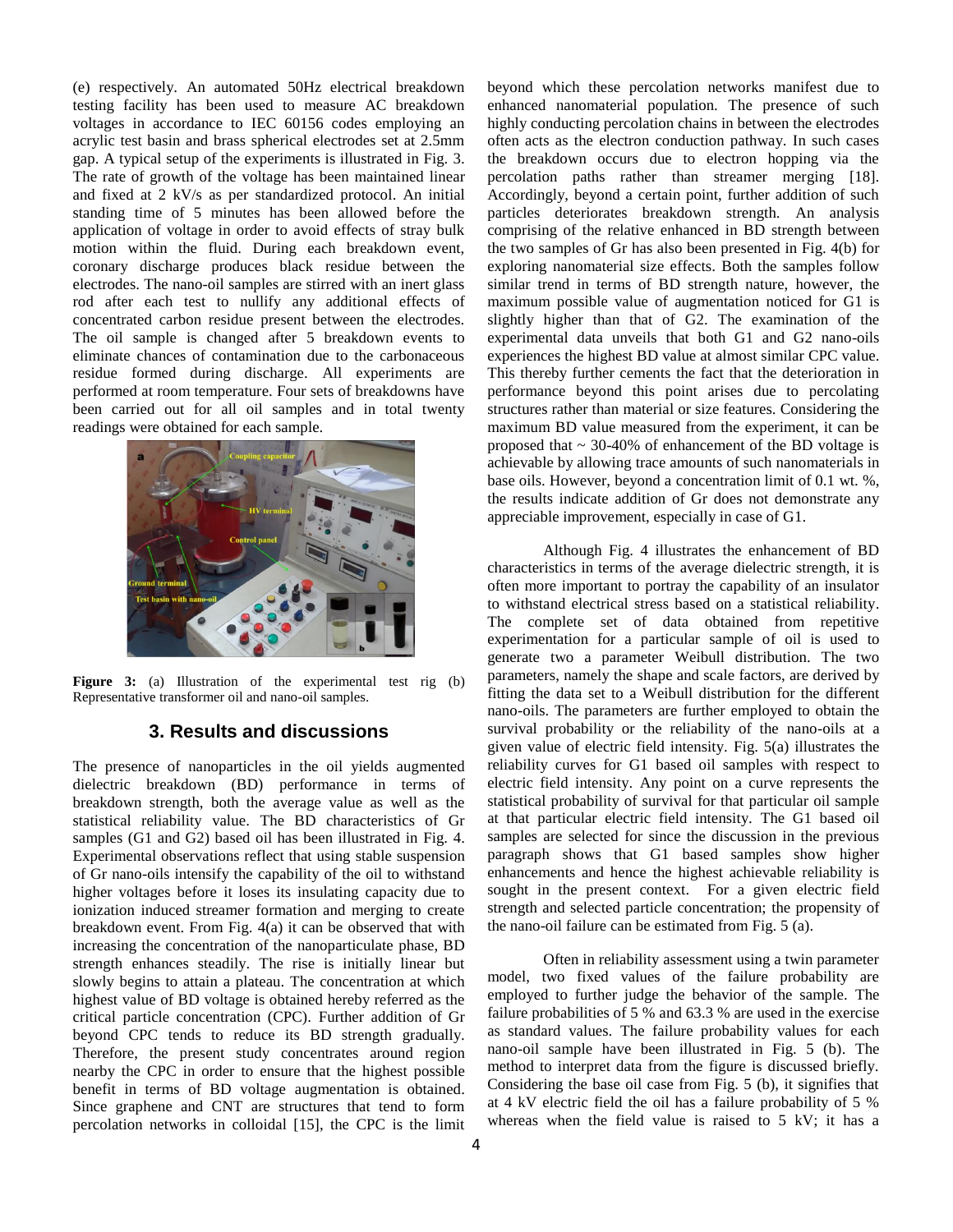breakdown failure probability of 63.3 %. It is important to observe from the figure that the 5 % failure probability level enhances with increasing Gr concentration which indicates that the addition of nanomaterials increases the upper bound survival level. It is also noteworthy that the difference between the 5 % failure level and 63.3 % levels also increase as particle concentration is increased. This indicates that even the upper bound of failure is delayed by the addition of nanoparticles and increasing the concentration improves the delay. Hence, while the base oil has a 63.3 % chance to undergo breakdown at  $\sim$  5 kV, addition of 0.05 wt. % Gr ensures that the nano-oil has a 63.3 % failure chance only when the voltage is  $\sim$  11 kV.



**Figure 4:** (a) AC breakdown strength with respect to graphene concentration and sample (b) The corresponding enhancement in the breakdown strength with respect to the base oil.

The mechanism of enhanced dielectric BD strength due to addition of nanomaterials can be explained based on the electrohydrodynamics of the colloidal phase under electrical stressing [18]. A theoretical model [27] describes the possible phenomenon responsible behind augmentation of BD voltage based on electron scavenging by the nanomaterials of high electrical conductivity. Under electric stress, the oil molecules near the electrodes ionize to form charged entities. These charge carriers accumulate near the electrodes to form two streamers that grow with increasing electric field. Once the streamers are saturated with charged units and grow in size to merge, a conduction pathway is created from one electrode to the other through the ionized oil. This leads to a corona discharge across the electrode indicating dielectric breakdown. The uniformly distributed nanostructures reduce the streamer propagation velocity and growth rate by trapping the rapidly travelling electrons formed due to field ionization. This process is called scavenging and consequently the growth of streamers is retarded, resulting in higher BD strength. The size effects of nanoparticles in oils also reveal that smaller size particles have larger surface area to volume ratio and thus have the capability of arresting more number of free electrons per unit volume [29], thereby resulting in decelerated growth of streamers and further enhancing the BD strength.



**Figure 5:** (a) Reliability plot with respect to breakdown voltage for G1 based oils as derived from twin parameter Weibull analysis (b) The corresponding breakdown voltages as function of graphene concentration for typical 5 % and 63.3 % failure probabilities.

In fact the presence of nanoparticles leading to effective scavenging of free electrons can also be testified via observation the event of corona discharge. Fig. 6 illustrates the images of corona discharge during breakdown event for different concentrations of the Gr nanoparticles in oil. Corona is characterized by high current high voltage electric jolt which appears when excessive the conduction pathway opens up due to complete ionization of the oil. It is accompanied by emission of light and sound energies due to its intense energy. It is evident from Fig. 6 that the energy released in terms of light during breakdown diminished with addition of nanoparticles and the audible crack during the discharge event also dims down to certain extent. Essentially, in spite of the nano-oils undergoing failure at higher voltages, the discharge phenomena is less violent. These observations clearly reflect the diminishing nature of streamer growth which plays dominant role in the BD event. It can be inferred from Fig. 6 that increased amount of nanoparticles delay the streamer growth process by electron scavenging, leading to a reduced population of electrons available to lead to the BD event. Since the total available charge to initiate breakdown is diminished, the corona discharge occurs at lower energies, thereby releasing less light and sound energies. This is also important from an engineering perspective as it leads to improved life of the electrical parts in actual devices which would otherwise be damaged after few breakdown events due to the massive energy released during the corona discharge.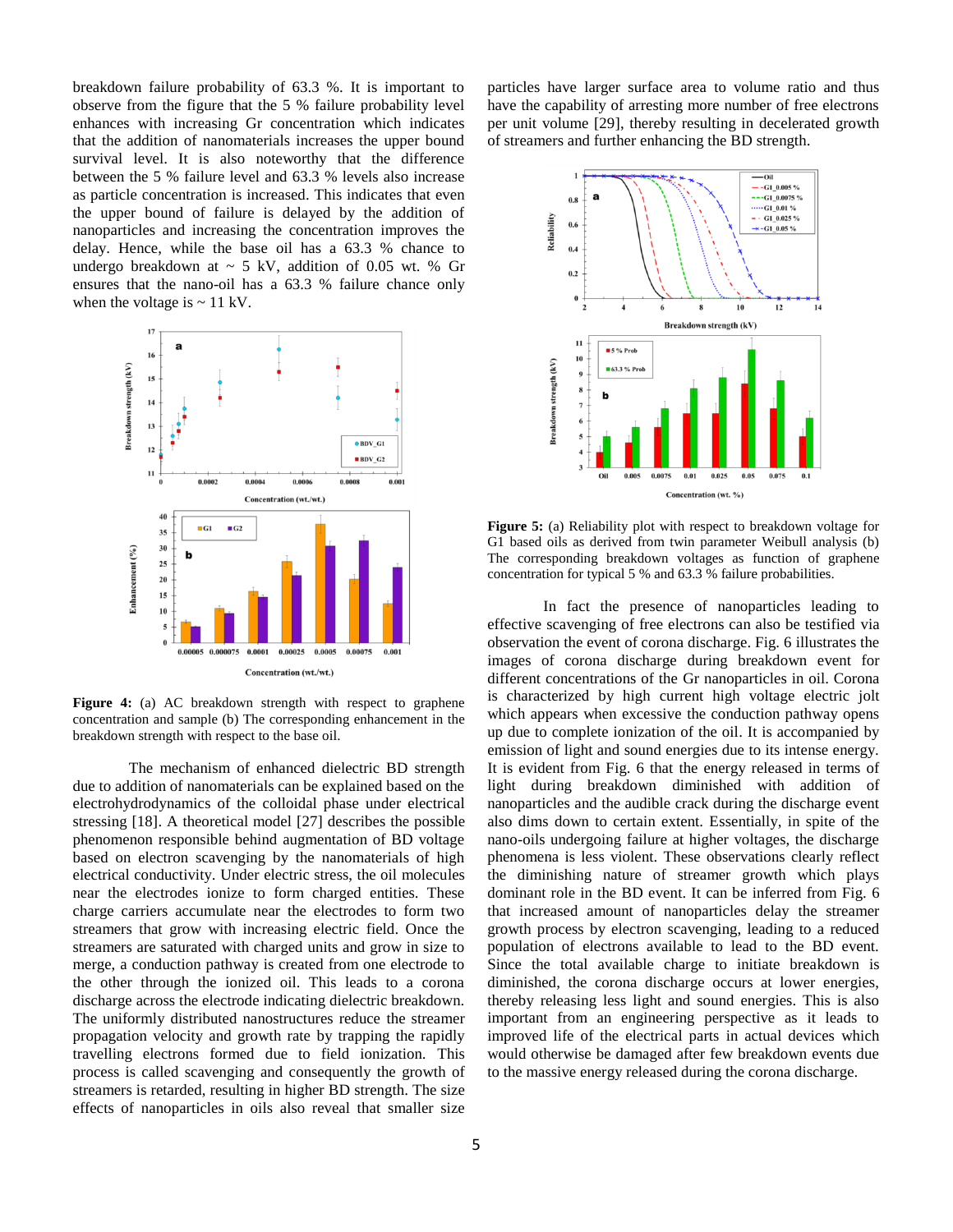

**Figure 6:** Reduction in corona discharge/ arc flash intensity and strength as function of increasing graphene concentration indicating electron scavenging by the nanostructures (a) base oil (b) 0.01 wt. % (c) 0.025 wt. % and (d) 0.05 wt. %.

It can be observed that use of CNT as a nanomaterial in base oils influences its performance by developing higher resistance to dielectric breakdown and in several cases the enhancement is higher compared to Gr based oils of same concentration. Fig. 7(a) illustrates that inclusion of CNT decelerates the breakdown mechanism by retarding the streamer velocity of nano-oil, leading to augmented dielectric BD voltage. Coherence in augmentation between the two samples of CNTs employed (CNT1 and CNT2) can be ascertained from Fig. 7(b) where the percentage improvement in augmentation has been shown. It is noteworthy to mention that both of these samples generate the maximum enhancement for the same value of CPC. In fact the receding trend beyond CPC also confirms similar behavior between the samples which further establishes that the CPC is a structural percolation based phenomena rather than a material property. However, despite the larger aspect ratios of CNTs compared to Gr, the CPC is obtained at higher concentrations in case of CNTs. Given the fact that the electronic conductivity of Gr is slightly higher compared to CNTs, the electron hopping mechanism is stronger in Gr than CNT, thereby causing earlier percolation induced BD despite having smaller length scale compared to CPC. Thereby, it may be reasoned that both percolation propensity as well as the electronic conductance are important to determine the CPC for a material in such scenarios. It is observed that the enhancement in BD voltage for CNT1 based oil is close to 70% at its peak; almost double than that of the Gr1 based oil. The reliability of CNT1 based oil, as determined from the Weibull distribution is represented against BD voltage in Fig. 8 (a). It can be observed that 0.05 wt. % yields the highest magnitude of reliability among all of the particle concentrations, both for 5 % as well as 63.3 % failure estimates.

The caliber of a nanomaterial in increasing breakdown strength of a non-polar liquid can be made based on the charge relaxation time  $(\tau)$ , absolute permittivity  $(\epsilon)$  and electrical conductivity ( $\sigma$ ) of the nanostructure (subscripted *np*) with respect to the surrounding fluid medium (subscripted *f*) [18]. Initially, a nanostructure (of characteristic length '*dnp*') situated at a location at  $(r, \theta, z)$  coordinates at time (*t*) is

considered, such that the origin of the polar coordinate system coincides with the center of the nanostructure. An electric field  $(E_0)$ , with the nano–oil as the medium, is applied between the working electrodes. In absence of nanostructures, the field is expected to distribute uniformly within the oil but the presence of nanostructures causes local disruption of the uniform field near the nanostructures. The newly distributed electric field may be expressed as a function of the  $(r, \theta)$ location as [27]

$$
E_r(r,\theta) = E_0 \cos \theta \left[ 1 + \left\{ \left( \frac{d_{op}^3}{4r^3} \right) \left( \frac{\varepsilon_{up} - \varepsilon_f}{\varepsilon_{up} + 2\varepsilon_f} \right) e^{-\frac{r}{\varepsilon'}} \right\} + \left\{ \left( \frac{d_{op}^3}{4r^3} \right) \left( \frac{\sigma_{up} - \sigma_f}{\sigma_{up} + 2\sigma_f} \right) (1 - e^{-\frac{r}{\varepsilon'}}) \right\} \right]
$$
  
\n(1)  
\n
$$
E_{\theta}(r,\theta) = E_0 \sin \theta \left[ -1 + \left\{ \left( \frac{d_{up}^3}{8r^3} \right) \left( \frac{\varepsilon_{up} - \varepsilon_f}{\varepsilon_{up} + 2\varepsilon_f} \right) e^{-\frac{r}{\varepsilon'}} \right\} + \left\{ \left( \frac{d_{up}^3}{8r^3} \right) \left( \frac{\sigma_{up} - \sigma_f}{\sigma_{up} + 2\sigma_f} \right) (1 - e^{-\frac{r}{\varepsilon'}}) \right\} \right]
$$
  
\n(2)

With the charge relaxation time is expressed as

$$
\tau = \frac{2\varepsilon_{np} + \varepsilon_f}{2\sigma_{np} + \sigma_f} \tag{3}
$$

Considering the graphene and CNT based oils, the relaxation times may be estimated. The relative permittivity of the oil is found using using a multi–frequency LCR meter (HP, USA). At frequency range of 10–100 Hz (frequencies chosen as per distribution parameters worldwide, i.e. 50 or 60 Hz), the oil has a relative permittivity of  $\sim$ 2.2. The electrical conductivity of the oil is  $\sim 10^{-12}$  S/m (measured using an electrical conductivity probe). The relative permittivity of Graphene and CNT also tend towards metallic systems, with values ranging from 2–2.5 in general but with electronic conductivities of the order of  $10^8$  S/m. Based on the data, the magnitude of ' $\tau$ ' for the nano-oils may be predicted to be  $\sim 10^{-1}$ <sup>19</sup> s. However, depending on composition and dielectric properties, the characteristic time scale for streamer growth in mineral oils ranges from  $10^{-10}$  s to  $10^{-6}$  s [27]. Hence, the charge relaxation time for the nanomaterials in the oil is at the very least 10 orders of magnitude smaller than the streamer development time scale. Thus the nanomaterials are able to scavenge the released electrons much faster than the time required by the electrons to add to the streamer growth process. Consequently, the probability of DB at the expected value is drastically reduced, and the oil naturally achieves higher electrical stress bearing caliber.

Since graphene and CNT have large electrical conductivities, Eqn. 1 can be restructured for infinitely conducting nanomaterials assumption to yield a reduced form as [27]

$$
E_r(r = d_{np}/2, \theta) = 3E_0 \cos \theta \tag{4}
$$

As evident, the maximum value of the electric field localized to the nanostructures is 3 times compared to the field existing across the electrodes. Hence the ionized molecules in and around the local neighborhood of such nanostructures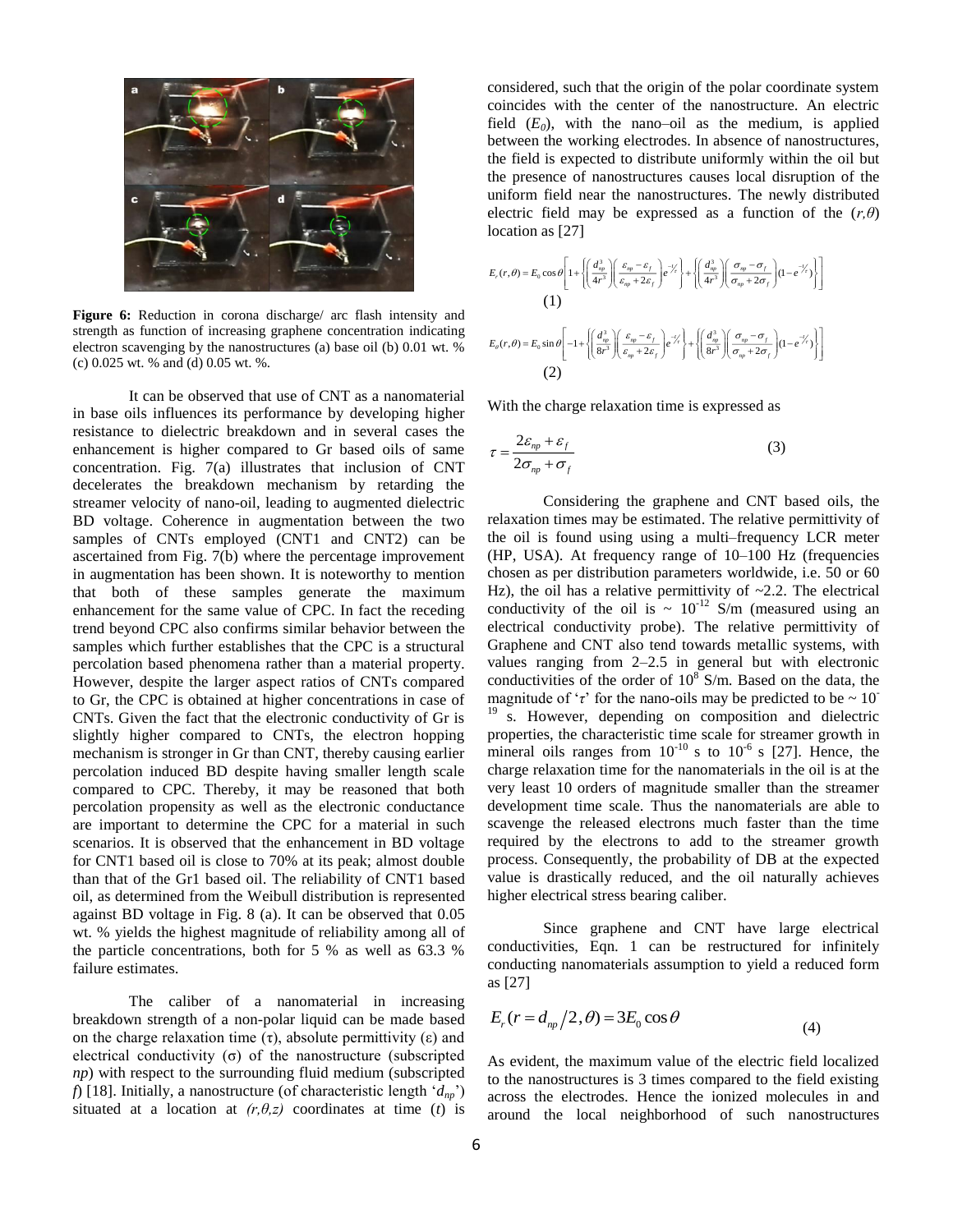experience a higher electrostatic force towards them compared to that of the electrodes. Accordingly, a large population of charged entities is unable to develop into the streamer and is rather scavenged by the nanomaterials at higher electric potential. The enhanced electric field in the vicinity of the nanostructures is also a potential reason for highly enhanced breakdown strength even for dilute nanostructure based oils. As the electric field intensity across the electrodes increase, more and more oil molecules near the electrodes are stripped down into electrons and ionized atoms by the electric stress. These charges units form the streamers around the electrodes, which eventually merge, creating a conduction pathway and leads to breakdown. The graphene and CNT nanostructures scavenge these charge carriers, thereby delaying streamer growth and breakdown. However, each individual nanostructure has a finite ability to scavenge charges before reaching its saturation scavenging limit. As the nanostructures scavenge charged units; the effective charge on the nanostructures increases. This leads to repulsion of the incoming charges, thereby reducing the scavenging efficiency with time and finally leading to a saturation capacity for scavenging. The net effective charge  $Q(t)$  on the nanostructure increases with time and thereby modifies the electric field in its locality. The radial and polar components of this localized field near a nanostructure can be expressed as



Figure 7: (a) AC breakdown strength with respect to CNT concentration and sample (b) The corresponding enhancement in the breakdown strength with respect to the base oil.

$$
E_r = E_0 \left[ \left( 1 + \frac{d_{np}^3}{4r^3} \right) \cos \theta + \frac{Q(t)}{\pi \varepsilon_f d_{np}^2} \right]
$$
  
\n
$$
E_\theta = E_0 \left( -1 + \frac{d_{np}^3}{8r^3} \right) \sin \theta
$$
 (6)

Electron scavenging by the nanostructures is possible as long as the net effective potential at the nanostructure surface is positive. Once the effective potential becomes negative due to scavenging of electrons, the nanostructure can no further attract incoming electrons Speaking mathematically, for scavenging, the potential at distance equal to nanostructure radius from its center  $(r=d_{np}/2)$  must be finitely positive  $(E_1 \ge 0)$ . Inserting the said condition, Eqn. (5) the requisite condition for scavenging becomes



Figure 8: (a) Reliability plot with respect to breakdown voltage for CNT1 based oils as derived from two parameter Weibull analysis (b) The corresponding breakdown voltages as function of CNT concentration for typical 5 % and 63.3 % failure probabilities.

Here  $\theta$  represents the polar window available for scavenging. At the very moment the potential at nanostructure surface becomes negative, further scavenging terminates. The further ionized electrons then form the streamer and cause breakdown of the oil. Once the potential becomes zero, the polar window available for scavenging also dies out, i.e. mathematically it is characterized by  $\theta = 0$ . Hence, the net charge scavenge by the nanostructure until this point may be denoted as the saturation scavenging caliber  $(Q_{S, np})$  for the nanostructure and is expressed as

$$
Q_{S,np} = 3\pi\varepsilon_{\text{eff}} d_{np}^2 E_0 \tag{8}
$$

The expression employs an equivalent particle diameter for the nanostructures used. The methodology to compute the equivalent spherical diameter for a CNT or a graphene flake has been described in published literature [18]. Eqn. 9 also uses the effective dielectric constant for the colloid which may be computed from the Matijevic equation [18] expressed in Eqn. (9) based on the permittivities of the fluid and nanomaterial and nanomaterial concentration (*φ,* wt./wt.).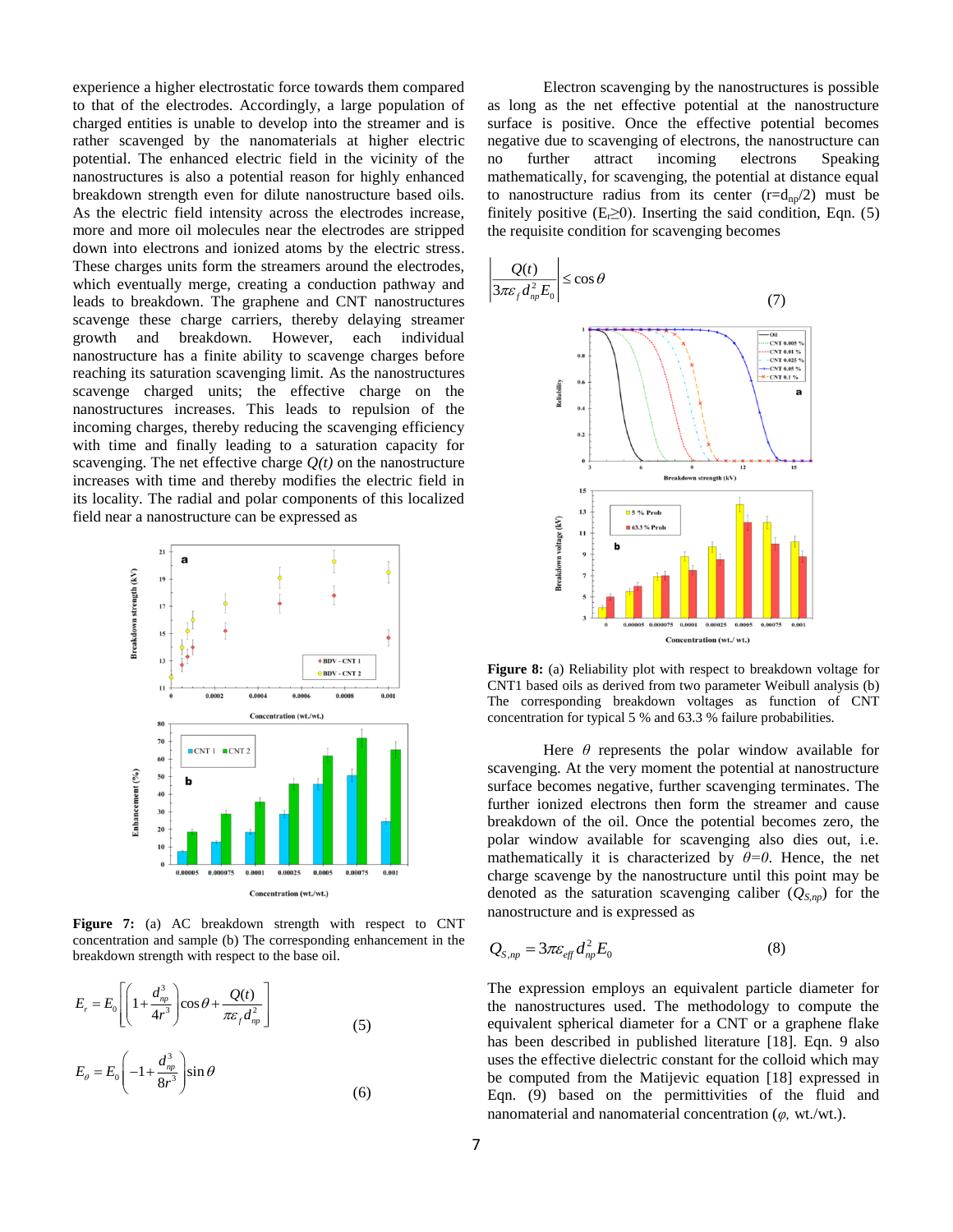$$
\varepsilon_{\text{eff}} = \varepsilon_f + \frac{3\varepsilon_f(\varepsilon_{np} - \varepsilon_f)}{2\varepsilon_f + \varepsilon_{np}} \varphi \tag{9}
$$

Eqn. 8 describes the saturation scavenging limit for a single nanostructure. The number density of nanostructures  $(n_{nn})$  in the medium can be deduced from the nanomaterial concentration, densities (*ρ*) of the fluid and nanomaterial and volume of a single nanostructure  $(v_{\textit{snp}})$  as

$$
n_{np} = \frac{\rho_f \varphi}{\rho_{np} v_{\text{sup}}}
$$
\n(10)

During ionization, the electrons are pulled off the oil molecules. Accordingly the molecules attain positive charges, which lead to formation of independent positive streamers and may also lead to breakdown [27]. As the nanostructures gain electrons, their net positve potential reduces, thereby attracting them to the positive streamers. The diffusive migration of the nanostructures into the positive streamers also hampers the steady growth of these streamers, further delaying breakdown. Also Brownian fluctuations by the nanostructures disrupt the process of steady streamer formation. Hence the couple electro-thermal diffusive mobility of the nanostructure is largely responsible in delaying positive streamer growth. The electro–thermal mobility  $(\mu_{e,t})$  is expressed in terms of the acquired charge, intrinsic thermal energy (product of the Boltzmann constant  $k_B$  and absolute temperature *T*) and Brownian diffusivity  $(D_B)$  as [18]

$$
\mu_{e-t} = \frac{Q_{s,np}D_B}{k_B T} \tag{11}
$$

In order to determine the electro thermal diffusivity of the nanostructures within the fluid, the ratio of its maximum charge content and thermal diffusion across the viscous fluid medium needs to be invoked. Due to their sizes, nanostructures can be accurately assumed to follow Stokesian dynamics in a fluid system. Hence the Stokes-Einstein Brownian model for Brownian diffusivity [18] can be used to obtain the expression for the electro–thermal mobility of a unit nanostructure as

$$
\mu_{e-t} = \frac{|Q_{s,np}|}{3\pi\eta d_{np}}\tag{12}
$$

In the above equation, the diameter of nanoparticle should be replaced by the equivalent diameter for Gr and CNT as discussed earlier. In reality, the capability of the nanostructure to hamper the positive streamer growth due to diffusive migration is governed by the order by which its own diffusivity is stronger than the positive streamer diffusivity  $(\mu_c)$ , in general  $\sim 1x10^{-9}$  m<sup>2</sup>V<sup>-1</sup>s<sup>-1</sup> [27]). Hence the ratio of the two diffusivities governs the overall mechanism. The net charge scavenged (χ*np*) from the streamers by the total involved nanostructure population up to saturation is thus expressed as

$$
\chi_{np} = n_{np} Q_{S,np} \left( \frac{\mu_{e-t}}{\mu_c} \right)
$$
\n(13)

Breakdown in insulators occur when the electric stress leads to excessive ionization of the molecules, leading to an avalanche of free charge carriers to stream across the material, momentarily creating a conducting pathway through it. Since molecular ionization is involved, the breakdown voltage may be expected to hold an inversely proportional relationship to the maximum free charge density, i.e. the total free charge per unit volume which can be stripped off from its bound form under electrical stress. The scavenging action by the nanomaterials delays the event by reducing the rate of growth of free charge population. The enhancement in breakdown voltage is thereby directly linked to the quantum of free charges scavenged by the nanoparticle population. The breakdown in case of such nano-oils thus only occurs when the nanomaterials are no further able to scavenge, or have achieved their saturation charge scavenging caliber. The saturation charge population that the can be scavenged by the nanostructures can be determined from Eqn. 12. Based on the maximum free charge density of the base fluid  $(\chi_f)$  (~ 450)  $C/m<sup>3</sup>$  for transformer oils [27]), the probability  $(p(b))$  by which breakdown event at the expected point has been delayed is expressed as [18]

$$
p(b) = \frac{\chi_{np}}{\chi_f} \tag{14}
$$

Eqn. (14) provides an estimate of the probability by which the oil survives the breakdown process at the intended strength due to presence of nanostructures. Thus this probability when infused to the expected breakdown strength would yield the enhanced breakdown strength. Assuming the enhancement may be assumed to behave linearly, the enhanced breakdown voltage  $(V_e)$  is expressible as

$$
V_e = V_f (1 + p(b))
$$
 (15)

The predicted values from Eqn. 14 have been compared with respect to experimental observations for graphene and CNT based oils and illustrated in Fig. 9 (a) and (b) respectively. It is seen that the predictions are in general accurate to the critical particle concentration. Beyond the critical point, the higher concentration leads to percolation chains of graphene or CNT being formed. This often bridges the gap between the electrodes and the streamers are able to propagate faster across the percolation network, leading to reduced breakdown strength [18].

## **4. Conclusions**

To infer, the present article explores the idea of enhancing the AC dielectric breakdown strength of insulating mineral oils by adding trace amounts of Gr or CNTs to for stable dispersions. The concept of incorporating infinitely conducting nanostructures in insulating liquids to improve the AC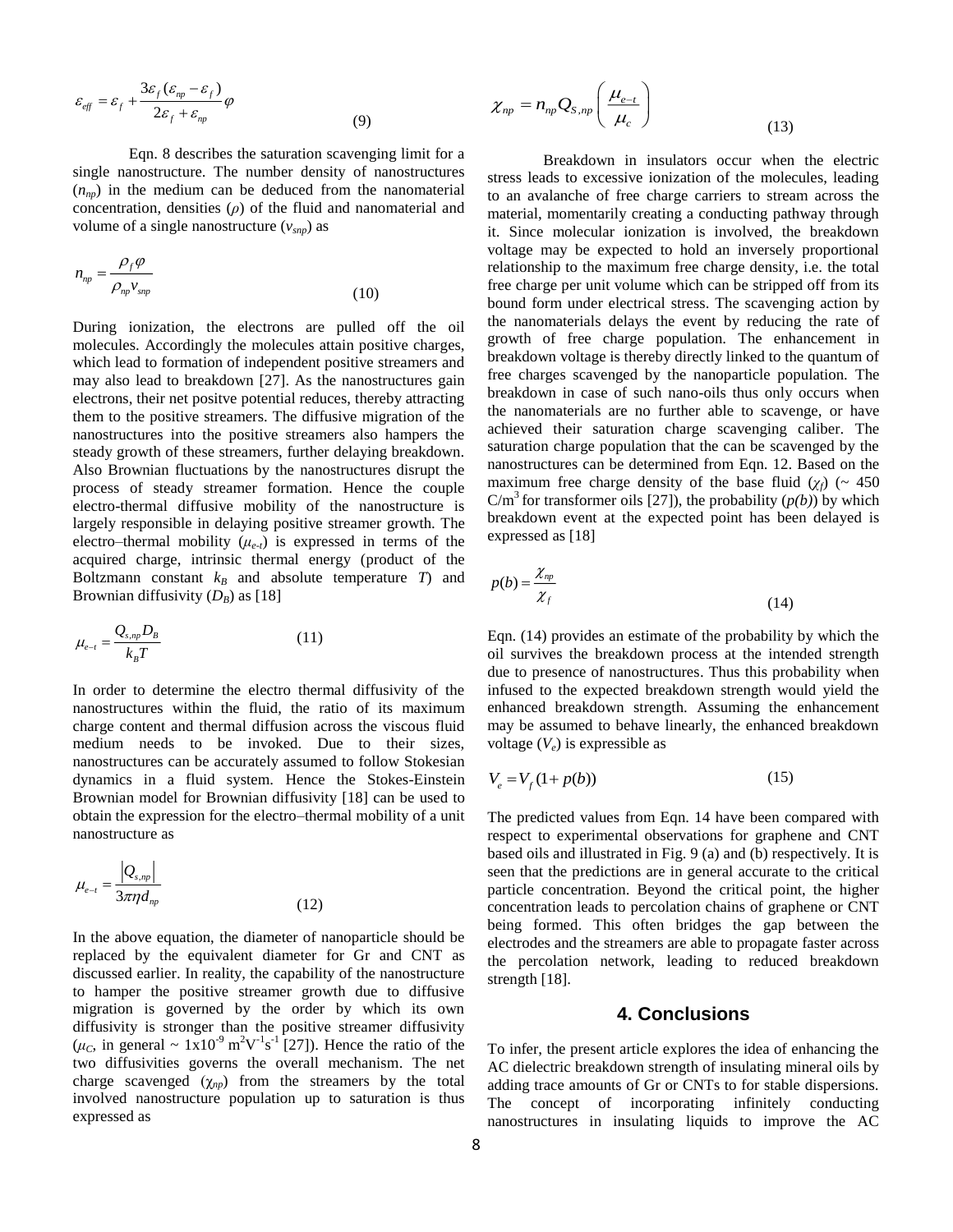breakdown strength is taken from reported mathematical analysis [27]. The relatively huge magnitude of electrical conductivities of Gr and CNTs compared to such mineral oils allows for these nanostructures to be assumed to be infinitely conducting. Detailed experiments have been carried out employing an AC high voltage facility to understand the increment in the BD strength of the oils with respect to nanostructure concentration. It is observed that the AC breakdown strength of such oils can be improved by  $\sim$  50 % and  $\sim$  70 % by infusing with Gr and CNTs respectively, at concentrations as low as 0.05 wt. %. Furthermore, the statistical reliability of the nano-oils has been determined using a two parameter Weibull analysis to best fit the data.



**Figure 9:** Predictions from the proposed theory with respect to the experimental data for (a) graphene and (b) CNT based oils. The predictions are valid only in the region of enhancing breakdown strength and cannot capture the deterioration beyond the critical concentration. The vertical lines illustrate the critical zone.

The shape and spread factor for the data set is obtained from the Weibull distribution fit and the same is further employed to determine the reliability or the survival probability of the oils with respect to increasing electrical stressing. It is observed that addition of such nanostructures not only improves the average AC breakdown strength but also enhances the reliability of the oil over a broad range of electrical field intensities. Scavenging of the electrons from the electrically stressed oils by the nanostructures has been proposed as the possible mechanism for delay of the streamer development and enhancement of BD strength. Based on the same concept, a mathematical model to predict the amount of ionized electrons scavenged by the nanomaterials is put forward in the present paper. Based on the amount of charge scavenged, the increment in the AC breakdown strength is mathematically determined and it is observed to predict the experimental observations with good accuracy. The present approach and findings may have important implications on improving safety and reliability of power equipment by enhancing the AC dielectric strength of the involved liquid coolants and insulators.

#### **Acknowledgments**

The authors thank Dr. C. C. Reddy of the Department of Electrical Engineering of IIT Ropar for access to the high voltage laboratory facilities and Mr. Satyamoorthy of IIT Ropar for guidance and assistance. PD also thanks IIT Ropar for financial support towards the present work (grant number IITRPR/Research/193)

#### **References**

[1] Y. G. Semenov, J. M. Zavada, and K. W. Kim, "Electrically controlled magnetic switching based on graphene-magnet composite structures", J. Appl. Phys., Vol. 107, pp. 064507, 2010.

[2] T. Mueller, F. Xia, and P. Avouris, "Graphene photodetectors for highspeed optical communications," Nature Photonics, Vol. 4, pp. 297-301, 2010.

[3] S Bhattacharya, P Dhar, SK Das, R Ganguly, TJ Webster, S Nayar, ["Colloidal graphite/graphene nanostructures using collagen](https://scholar.google.co.in/citations?view_op=view_citation&hl=en&user=FBGOzDAAAAAJ&citation_for_view=FBGOzDAAAAAJ:9yKSN-GCB0IC)  [showing enhanced thermal conductivity"](https://scholar.google.co.in/citations?view_op=view_citation&hl=en&user=FBGOzDAAAAAJ&citation_for_view=FBGOzDAAAAAJ:9yKSN-GCB0IC), International Journal of Nanomedicine, Vol. 9, 1287, 2014

[4] S. M. Kim, E. B. Song, S. Lee, S. Seo, D. H. Seo, Y. Hwang, R. Candler, and K. L. Wang, "Suspended few-layer graphene beam electromechanical switch with abrupt on-off characteristics and minimal leakage current " Appl. Phys. Letters, Vol. 99, pp. 023103, 2011.

[5] S.-E. Zhu, M. K. Ghatkesar, C. Zhang, and G. C. A. M. Janssen, "Graphene based piezoresistive pressure sensor", Appl. Phys. Letters, Vol. 102, pp. 161904, 2013.

[6] S. Rumyantsev, G. Liu, W. Stillman, M. Shur, and A. A. Balandin, "Electrical and noise characteristics of graphene fieldeffect transistors: ambient effects, noise sources and physical mechanisms," J. Phys.: Condensed Matter, Vol. 22 pp. 395302, 2010. [7] Y.Q. Jiang, Q. Zhou, and L. Lin., "Planar MEMS Supercapacitor using Carbon Nanotube Forests," IEEE 22nd Int'l. Conf. Micro Electro Mechanical Systems (MEMS), pp. 587-590, 2009.

[8] F. Schwierz, "Electronics: Industry-compatible graphene transistors," Nature, Vol. 472, pp. 41-42, 2011.

[9] E. Antolini, "Graphene as a new carbon support for lowtemperature fuel cell catalysts," Applied Catalysis B: Environmental, Vol. 123–124, pp. 52–68, 2012.

[10] S.-W. Kim, D.-H. Seo, H. Gwon, J. Kim, and K. Kang, "Fabrication of  $FeF<sub>3</sub>$  Nanoflowers on CNT Branches and Their Application to High Power Lithium Rechargeable Batteries," Advanced Materials, Vol. 22, No. 46, pp. 5260–5264, 2010.

[11] Z. Ming, A. Jagota, E. D. Semke, B. A. Diner, R. S. McLean, S. R. Lustig, R. E. Richardson, and N. G. Tassi, "DNA-assisted dispersion and separation of carbon nanotubes," Nature Materials, Vol. 2, No. 5, pp. 338-342, 2003.

[12] A. Schierz, and H. Zänker, "Aqueous suspensions of carbon nanotubes: Surface oxidation, colloidal stability and uranium sorption," Environmental Pollution, Vol. 157, No. 4, pp. 1088-1094, 2009.

[13] Y. Chen, L. Chen, H. Bai, and L. Li, "Graphene oxide-chitosan composite hydrogels as broad-spectrum adsorbents for water purification," J. Materials Chem. A, Vol. 1, No. 6, pp. 1992-2001, 2013.

[14] P. Dhar, S. Bhattacharya, S. Nayar, and S. K. Das, "Anomalously augmented charge transport capabilities of biomimetically transformed collagen intercalated nanographenebased biocolloids," Langmuir, Vol. 31, No. 12, pp. 3696-706, 2015.

[15] P. Dhar, S. S. Gupta, S. Chakraborty, A. Pattamatta, and S. K. Das, "The role of percolation and sheet dynamics during heat